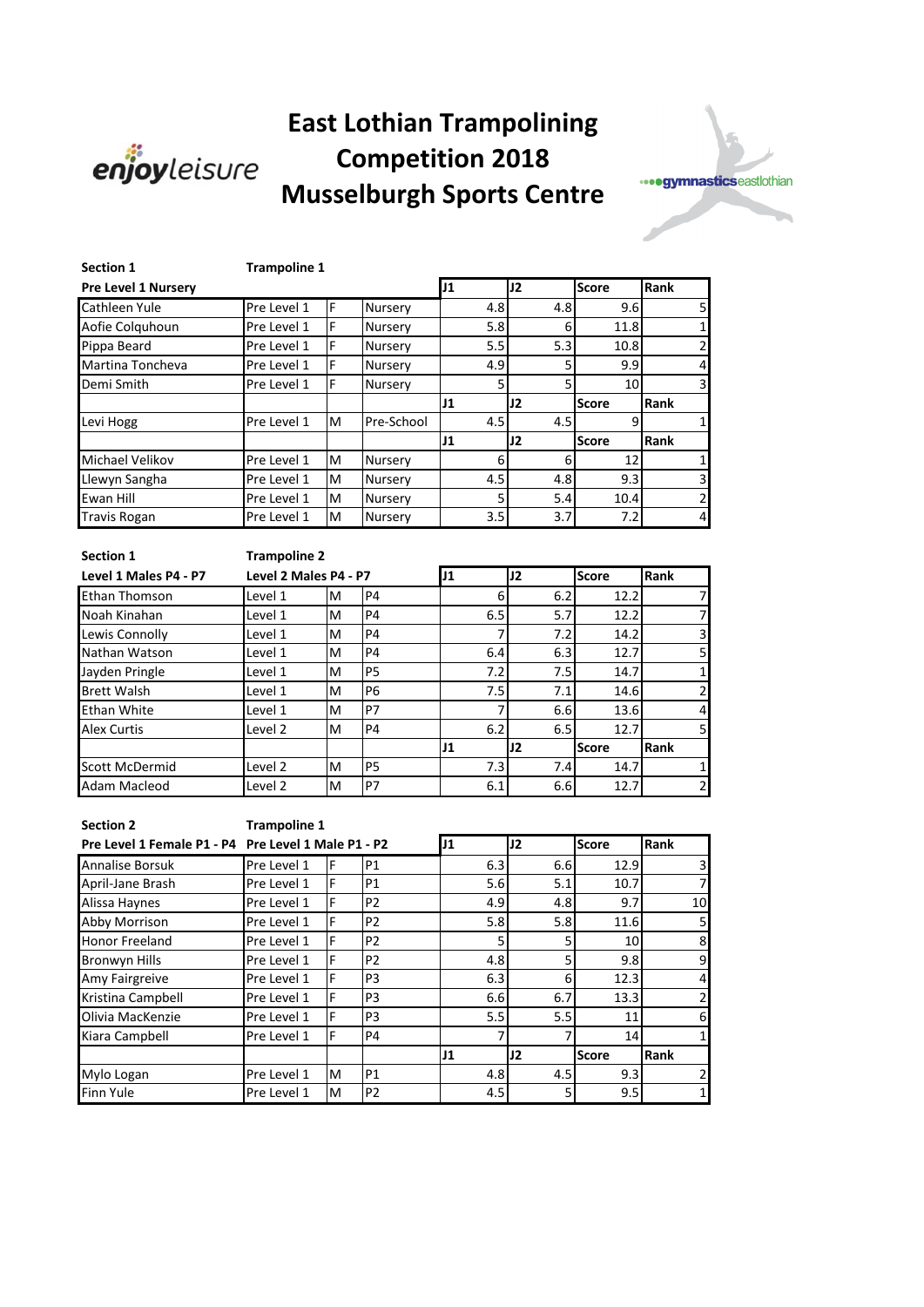

## **East Lothian Trampolining Competition 2018 Musselburgh Sports Centre**



| <b>Section 2</b>       | <b>Trampoline 2</b> |  |                |  |     |                |              |      |  |
|------------------------|---------------------|--|----------------|--|-----|----------------|--------------|------|--|
| Level 2 Female P6 - S4 |                     |  |                |  |     | J <sub>2</sub> | <b>Score</b> | Rank |  |
| <b>Kenzie Daisley</b>  | Level <sub>2</sub>  |  | P7             |  | 6.9 |                | 13.9         | 3    |  |
| <b>Mhairi Calder</b>   | Level 2             |  | P <sub>7</sub> |  | 6.4 | 6.8            | 13.2         | 4    |  |
| Abby Cowan             | Level 2             |  | P7             |  | 6.4 | 6.6            | 13           | 6    |  |
| Louisa Scott           | Level 2             |  | lS1            |  |     | 7.5            | 14.5         |      |  |
| Maya Bastani           | Level 2             |  | S <sub>1</sub> |  | 6.7 | 6.4            | 13.1         |      |  |
| Amalea Jones           | Level 2             |  | S <sub>4</sub> |  | 7.2 | 7.5            | 14.7         |      |  |

| <b>Section 3</b>       | <b>Trampoline 2</b> |   |                |     |     |              |      |  |
|------------------------|---------------------|---|----------------|-----|-----|--------------|------|--|
| Level 2 Female P3 - P6 |                     |   |                | IJ1 | 12  | <b>Score</b> | Rank |  |
| Olivia Fleming         | Level 2             | F | P <sub>3</sub> |     | 7.8 | 14.8         |      |  |
| Asia Donaldson         | Level 2             | F | P <sub>3</sub> | 6.9 |     | 13.9         |      |  |
| <b>Ruby Coates</b>     | Level 2             | F | P4             | 7.3 | 7.4 | 14.7         | 2    |  |
| Lucy Thomson           | Level 2             | F | P4             | 6.1 | 6.1 | 12.2         | 9    |  |
| Evie Bastani           | Level 2             | F | P4             | 7.4 | 7.1 | 14.5         | 4    |  |
| <b>Faye Cotter</b>     | Level 2             | F | P4             | 7.5 | 7.1 | 14.6         | 3    |  |
| Erin Houliston         | Level 2             | F | <b>P5</b>      |     | 6.8 | 13.8         | 8    |  |
| Amy Varndell           | Level 2             | F | P <sub>5</sub> | 7.2 |     | 14.2         | 5    |  |
| Anna Johnston          | Level 2             | F | P6             |     |     | 14           | 6    |  |

| <b>Section 4</b>      | <b>Trampoline 1</b> |   |                |                  |                  |              |      |
|-----------------------|---------------------|---|----------------|------------------|------------------|--------------|------|
| Level 1 Male P1 - P3  |                     |   |                |                  | J2               | <b>Score</b> | Rank |
| Oliver Harper Mackie  | Level 1             | M | P <sub>1</sub> | 5.3 <sub>l</sub> | 5.2              | 10.5         | 5    |
| Flynn Colguhoun       | Level 1             | M | P <sub>2</sub> | 4.8              | 5.3 <sub>l</sub> | 10.1         | 6    |
| <b>Tyler Watson</b>   | Level 1             | M | P <sub>2</sub> |                  | 5.1              | 10.1         | 6    |
| <b>Hamish Martin</b>  | Level 1             | M | P <sub>3</sub> | 5.6              | 5.5              | 11.1         | 3    |
| <b>Blake Ainslie</b>  | Level 1             | M | P <sub>3</sub> | 6                | 5.9              | 11.9         |      |
| Victor Velikov        | Level 1             | M | P <sub>3</sub> | 5.5              | 5.3              | 10.8         | 4    |
| <b>Howie Paterson</b> | Level 1             | M | P <sub>3</sub> | 5.8              | 5.7              | 11.5         | 2    |

| <b>Section 4</b>       | <b>Trampoline 2</b> |   |     |      |     |              |               |  |
|------------------------|---------------------|---|-----|------|-----|--------------|---------------|--|
| Level 3 Female P6 - S5 |                     |   |     | IJ1  | J2  | <b>Score</b> | <b>IRank</b>  |  |
| Alana Thompson         | Level 3             | F | P7  | 6.81 | 7.1 | 13.9         | 5             |  |
| Fern Browse            | Level 3             |   | P7  | 6.9  |     | 13.9         | 5             |  |
| <b>Emily Brown</b>     | Level 3             |   | lS1 | 7.2  | 7.3 | 14.5         | 3             |  |
| <b>Millie Peattie</b>  | Level 3             | F | lS1 |      | 6.8 | 13.8         | 6             |  |
| <b>Molly Grant</b>     | Level 3             | F | IS1 | 8.1  | 7.4 | 15.5         | $\mathcal{P}$ |  |
| Samantha Davis         | Level 3             |   | lS3 | 7.8  | 7.8 | 15.6         |               |  |
| Casey Jost             | Level 3             | F | lS5 | 7.2  | 7.1 | 14.3         | 4             |  |